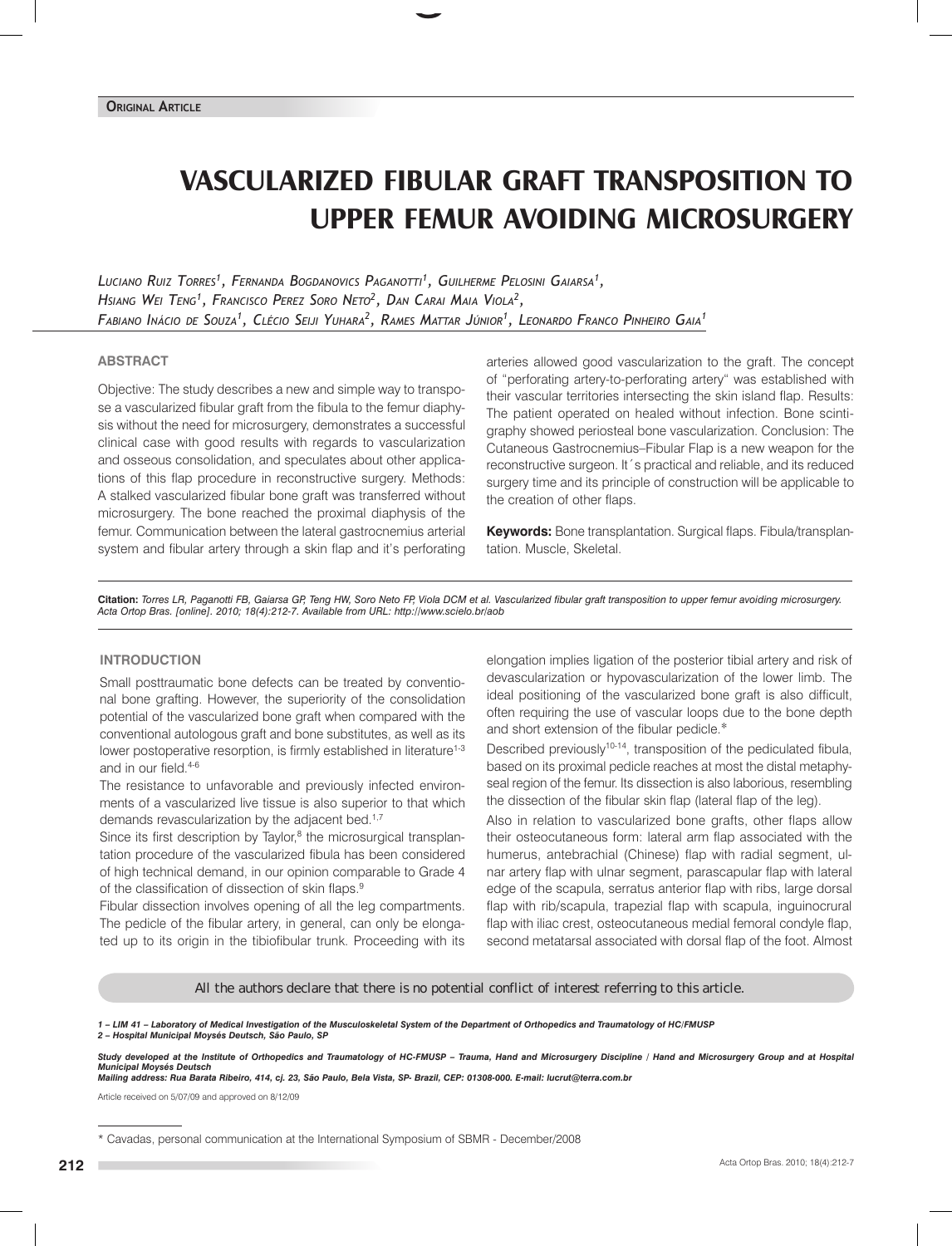all of these are performed in the microsurgical form for the thigh. The exception is the iliac crest flap that can be pediculated on the deep iliac circumflex artery in rotation for femoral head in the treatment of osteonecrosis, yet it does not reach the diaphyseal region of the femur.

As regards muscular flaps, Ger<sup>15,16</sup> popularized the concept of covering a defect with transposition from a local muscle then grafting with partial skin. Orticochea<sup>17</sup> first described the transplantation of skin adjacent to the muscle on the lower limb. McCraw et al.<sup>18</sup> then McCraw and Dibbel<sup>19</sup> demonstrated that the skin adjacent to the muscles receives its vascular supply from perforating branches of the vessels that irrigate the muscle. McCraw et al.<sup>20</sup> Morris,<sup>21</sup> Mathes and Nahai,<sup>22</sup> Salibian and Menick<sup>23</sup> and Cheng et al.<sup>24</sup> further expanded the limits for use of the musculocutaneous gastrocnemius flap for defects in the distal third of the leg and thigh.

The most refined study of the physiology of flaps based on perforating pedicle, in the last decade<sup>25-28</sup>, allowed the use of new local flaps in an island called propeller flaps. In these, the dissection of a perforating pedicle in an eccentric region of the flap allows its rotation, up to 180 degrees, reaching the targeted defect, with a large quantity of tissues perfused by a single perforating vessel.<sup>29,30</sup> The idea that a cutaneous artery pierces the muscle and reaches the homogeneous vascular mesh of the skin, allowing the irrigation of large areas, became clearer. These perforating arteries can also be irrigated in a reverse manner, when there is the performance of ligation of the origin of a perforating pedicle that entered the skin of a flap already irrigated by another source. In this manner it is possible to add part of the muscle adjacent to this perforating artery at the skin island flap, generating chimeric flaps. 31-33

Nevertheless, different from muscular tissue, the application of the same principle to the use of vascularized bone tissue with considerable mobility of its pedicle and of this in relation to the skin/muscle portion taken is not described in the medical literature examined.

The aim of this study is to describe a new and simple way of transplanting the vascularized bone graft from the fibula to the femur diaphysis without the need for microsurgery and to speculate about other possible applications in reconstructive surgery.

#### **MATERIAL And METHOD**

We conducted a prior anatomical study of the perforating vessels of the medial gastrocnemius muscle.<sup>34</sup> In the subsequent clinical experience, increasingly larger skin islands were lifted from the flap without presenting damage. Accordingly, the muscle becomes, for the most distant defects, a "carrier" of vascularized skin. Once familiarized with the irrigation power of a perforating vessel of the gastrocnemius muscle, we also begin to use the lateral head of this muscle. This muscle has smaller proportions than the medial head and leads to an even lower plantar flexion deficit, within the global structure of the triceps surae. It is, however, able to associate the same quantity of skin necessary for the defects, easily reaching the middle third and the transition from the middle to the proximal third on the lateral side of the thigh.

In a study of the perforating branches of the fibular artery, Yoshimura et al.35 differentiated musculocutaneous and septomusculocutaneous perforating branches, travelling between soleus and fibular, but emitting muscular branches and pure septocutaneous vessels, with a greater probability of finding septal vessels in the distal third of the leg and others in the proximal and middle third.

We then proposed the removal of the lateral head of the gastrocnemius muscle in a musculocutaneous manner where the skin island formed an intersection with the emergence of the distal fibular artery perforating branches. (Figure 1) The largest of these perforating branches is dissected unscathed up to the fibular pedicle and this is removed together with the fibular segment, with ligation of the fibular pedicle proximal and distal to the ressecated bone. (Figure 2) Thus the skin irrigated by perforating arteries of the lateral head of the gastrocnemius muscle reversely supplies the fibular pedicle that enters the fibula, reaching the femur diaphysis, with the possibility of rotation of this fibular perforating artery in relation to the skin. (Figure 3)



**Figure 1 –** *Representation of the skin flap performing the communication of the perforating vessels of the lateral gastrocnemius system and of the fibular artery; in the detail a periosteal branch to the fibula emerging from the vascular pedicle.*



**Figure 2 –** *Flap raised, ready for the transplantation.*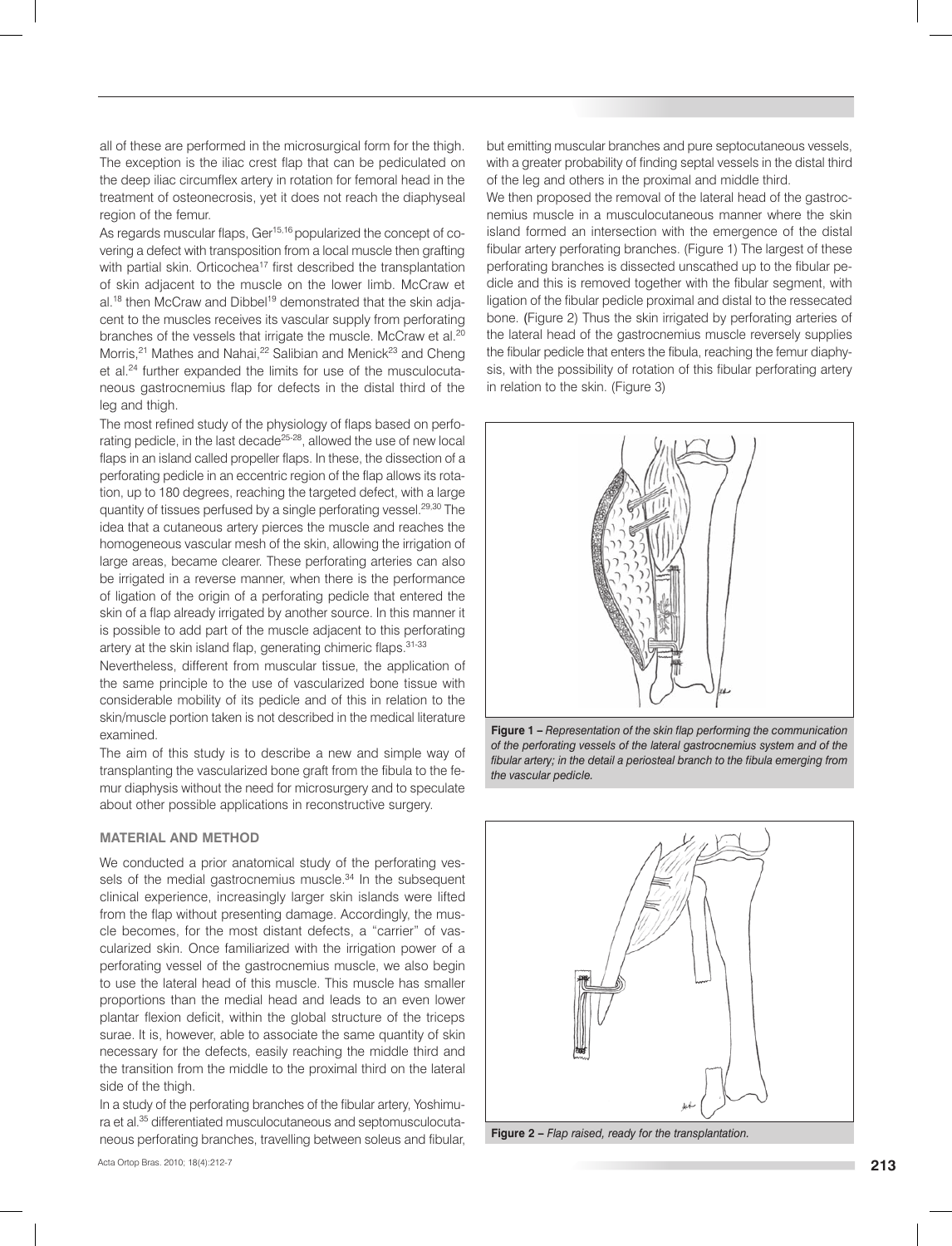

**Figure 3 –** *Positioning of the vascularized bone graft in relation to the femur on the thigh after transposition.*

### **CLINICAL CASE**

The patient is a 23-year old male student, with infected pseudoarthrosis of the right femur after trauma. He previously underwent 14 surgical treatments without obtaining success in the cure of the infection and bone consolidation. (Figures 4 and 5)



**Figure 4 –** *Preoperative radiography demonstrating cement spacer, defective pseudoarthrosis of the femur and bone of poor quality.*

The medical team performed aggressive debridement of all the devitalized tissue (Figure 6), installation of uniplanar external fixator and raising of the lateral gastrocnemius flap with extensive skin island involving the posterior and lateral sides of the leg and including fibular perforating artery of the distal 1/3 of the leg. This was dissected and removed with the bone graft of the fibula and segment of fibular vessels adjacent to the bone. (Figure 7) Flap positioning rotation was performed with a pro-



**Figure 5 –** *Observe the infected wound and cicatricial cutaneous covering that does not provide protection to the bone.*



**Figure 6 –** *After extensive debridement of the surgical wound and of the devitalized bone tissue.*

peller on the fibular perforating vessel in order to position the largest portion of bone at the femoral pseudoarthrosis site, not involving any tension or difficulty. (Figure 8) For technical ease the bone was positioned at the pseudoarthrosis focus without osteosynthesis.

The patient received broad-spectrum antibiotics. The flap donor area received a partial skin graft removed from the same thigh with dermatome or Blair knife.

### **RESULTS**

Effective success was achieved in overcoming the infection and integrating the skin flap to the coverage of the ulcer and of the unstable tegument. (Figure 9) The skin graft was integrated to the donor area of the flap on the leg.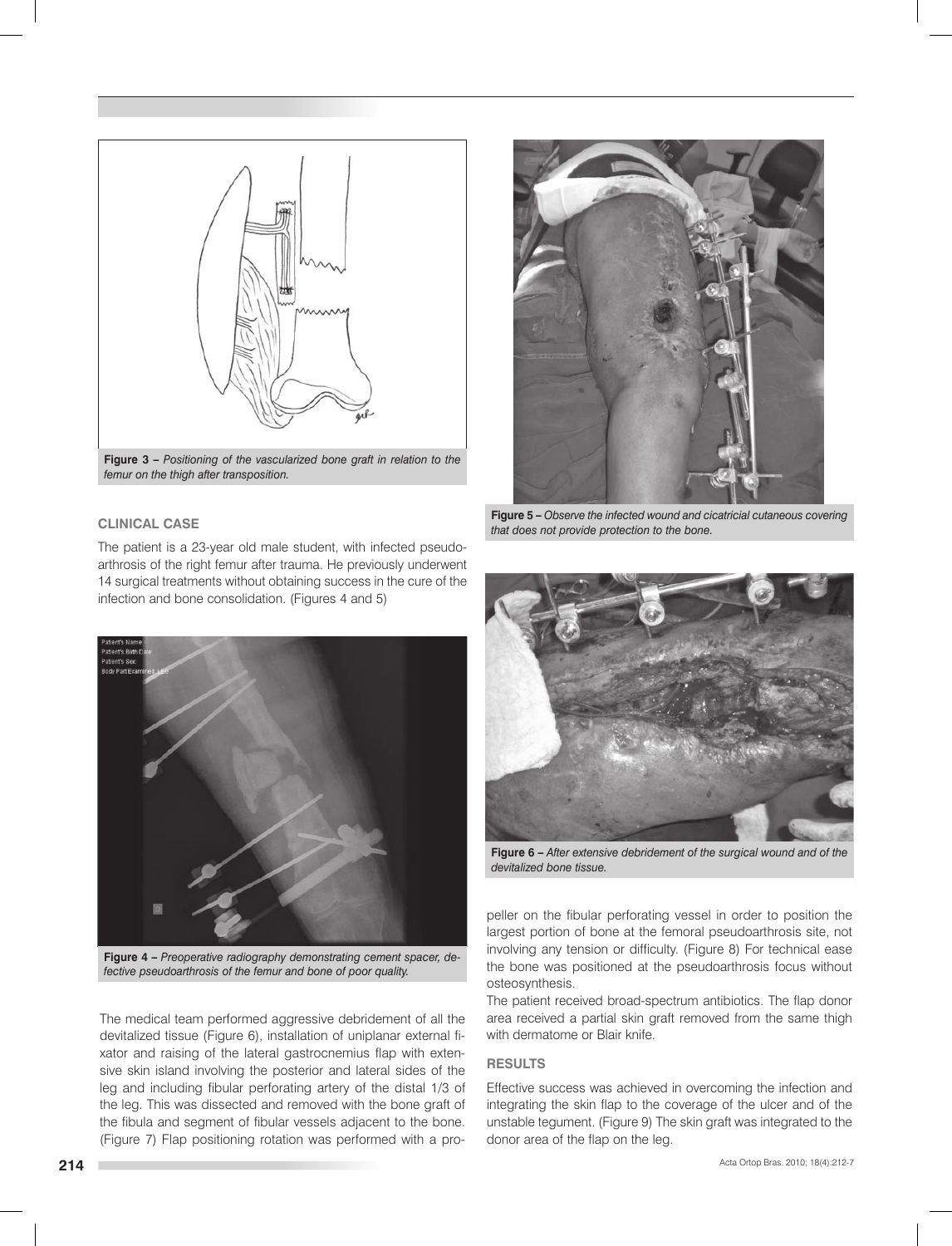

**Figure 7 –** *Flap of the dissected lateral head of the gastrocnemius muscle (its medial side), its associated skin island and in the detail the perforating vessel that communicates the skin island with the vascular pedicle of the fibula, under the hemostatic forceps.*



**Figure 10 –** *Skeletal scintigraphy with Tc 99 demonstrating periosteal reception of the vascularized bone graft.*



**Figure 8 –** *Ease of vascularized bone to reach the proximal femur in the technique.* 



**Figure 9 –** *Photograph in 1st postoperative week. Integration of flap and graft without infection.*

Early skeletal scintigraphy showed a tenuous area of hyperconcentration of the radiopharmaceutical sidelong to the femur that corresponds to periosteal uptake of the fibular graft. (Figure 10) This was corroborated by the intra-operative finding that showed clear filling of the fibular vessels and abundant periosteal bleeding from the fibula. Therefore, this should be the scintigraphic expression of a vascularized bone graft supplied only by a perforating vessel. Periosteal irrigation is prioritized to the detriment of the nutrient vessels according to the graft vascularization sources proposed by Harii<sup>36</sup>. (Figure 11)

The evolution of this case demonstrated this adequate bone vascularization. The bone is consolidated and no additional osteosynthesis procedure was performed. (Figures 12 and 13) The levelling of length of the lower limbs will be performed at the expense of tibial lengthening with circular apparatus, accepting unleveling of the knees.



**Figure 11 –** *Irrigation of the fibula according to Harii.(36) Representation of the fibular artery (PA), posterior tibial (PT), of the periosteal arteries (P), principal nutrient (DA), endosteal vessels (E). Reprinted with permission of the author.*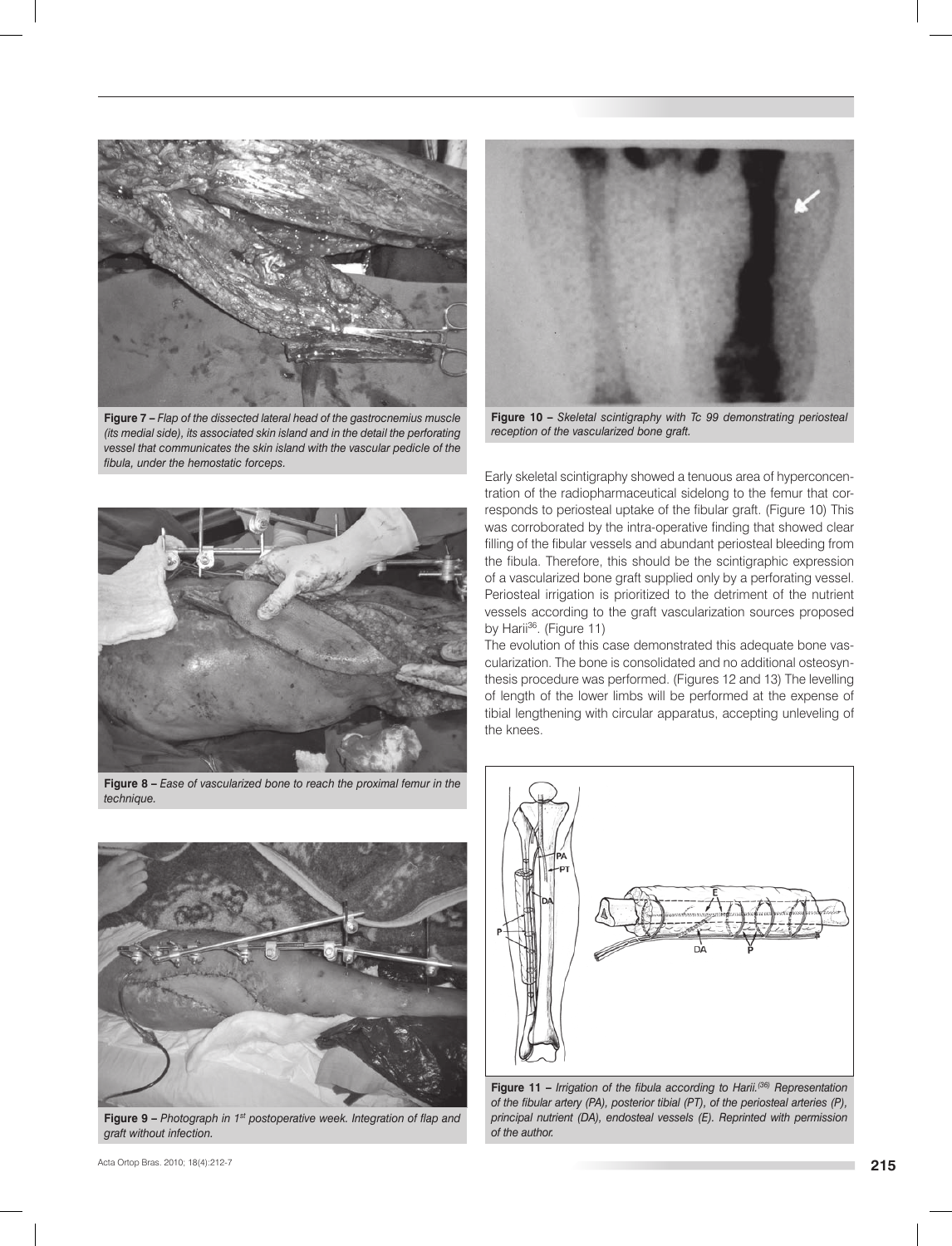

**Figure 12 –** *Complete healing, good coverage and absence of local infection. Applying partial load with the external fixator.*



**Figure 13 –** *Postoperative radiography.*

#### **DISCUSSION**

Georgescu<sup>37</sup> described a microsurgical dissection flap concept, yet without vascular microsurgery. The new technique falls into this didactic category. Perfect understanding of the perforating anatomy and familiarization with microsurgical technique is certainly a prerequisite for its executer, yet its reproducibility at other centers and possibility of performance in institutions where costly microscope, forceps, microsurgical clips and fine threads are not available makes way for the treatment of infected osteomyelitis and pseudoarthrosis of the tibia and of the femur.

We were asked whether the vascularized bone graft could also be taken just in the perforating vessel without its communication with the segment of fibular vessels from where it originates, thus avoiding the ligation of an important leg vessel. In effect we do not believe that the perforating vessel contains direct nutritious branches to the bone or periosteum capable of irrigating it over a sufficient area. Actually we see the adjacent skin and the perforating vessel as a conduit that performs the nutrition and drainage of the fibular pedicle that emits the nutritious branches to the bone. Therefore the ligation and the raising of a segment of the fibular pedicle in this flap are essential.

Historically, Brazilian surgeons have been active and creative in the description of new flaps: Baudet et al.<sup>38</sup> dos Santos<sup>39,40</sup>, Nassif et al.<sup>41</sup> Masquelet and Rinaldi,<sup>42</sup> Masquelet et al.<sup>43</sup> Recalde Rocha et al.<sup>44,45</sup> Bertelli and Pagliei<sup>46,47</sup>, Teng et al.<sup>48,49</sup> and Ishida et al.<sup>50</sup> With this initial report the authors aim to hoist this category with the osteomiocutaneous flap that we call gastrocnemius-fibular skin flap. Its greatest damage is aesthetic, since its large skin island is taken from the leg, which may be a problem to female patients. Functionally, the damage is undetectable. The flap is safe and the rate of success for bone vascularization should be higher as it does not depend on micro-vascular anastomoses, which are hard to monitor when in the femur, due to depth, and subject to vascular thrombosis. Nevertheless, a subsequent comparative study with a large series of cases is necessary to demonstrate such efficacy. Its evident original application was as a rotation flap in the treatment of defective osteomyelitis. Another tissue that could be added in this actual flap is a portion of the soleus muscle or of the flexor hallucis longus at the fibula in the same fibular pedicle to obliterate any dead space. Moreover, its application is possible in the free form with anastomoses in the pedicle of the lateral sural and/or fibular artery. This would assist in "chimeric" reconstructions in a wide variety of body areas; including in reconstruction for head and neck surgery. It could also be applied as a functional muscular flap through microneuroraphy from the tibial branch to the lateral gastrocnemius muscle with motor branch of the receptor area, allowing simultaneous bone reconstruction of the humerus or of the forearm bones, functional muscle and cutaneous cover.

#### **CONCLUSION**

Due to its technical simplicity and reproducibility, we consider the gastrocnemius-fibular skin flap a promising alternative in the field of reconstructive surgery, and meriting further research for greater clinical experience.